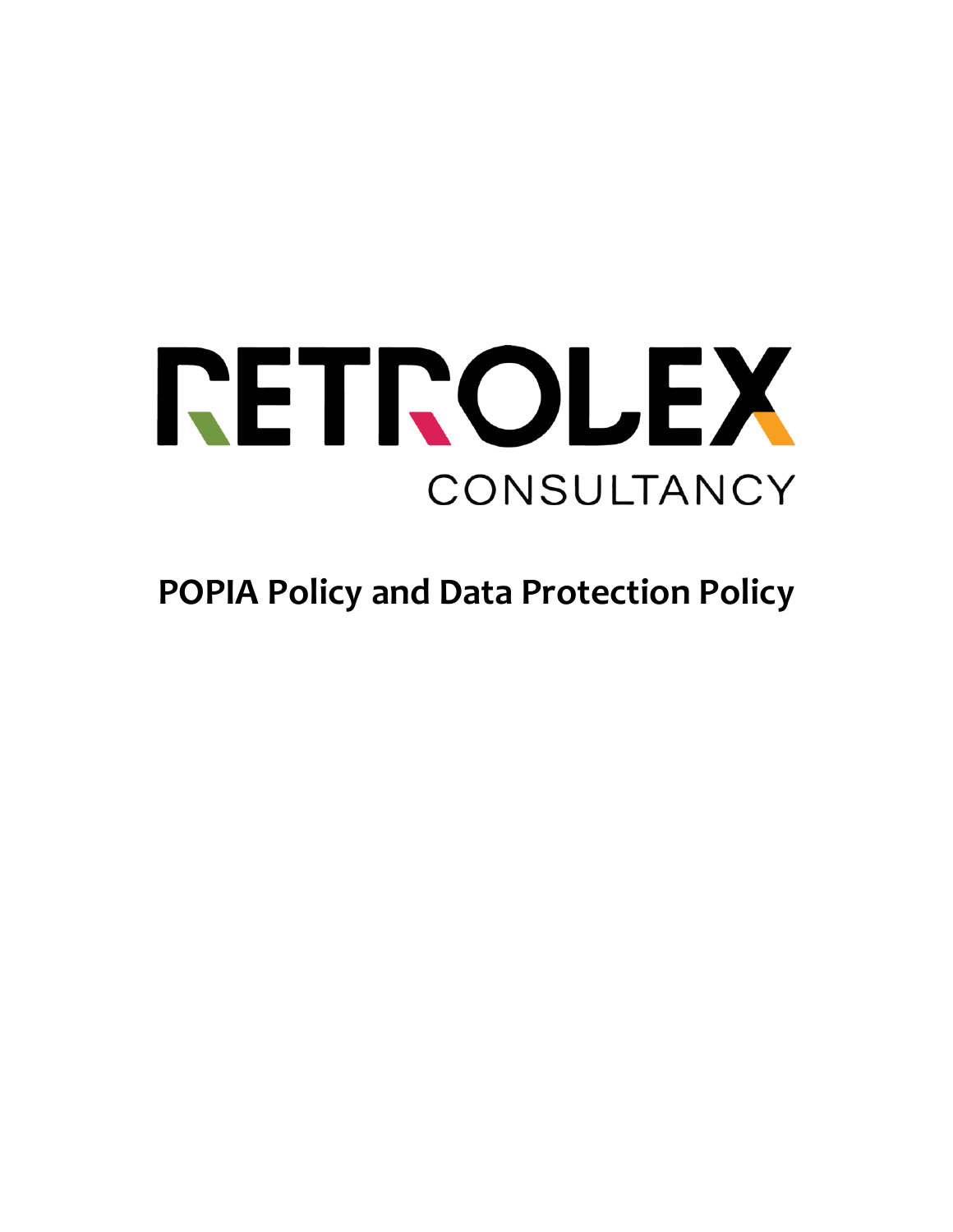#### 1. **POLICY STATEMENT**

- 1.1. Everyone has rights with regard to how their personal information is handled. During the course of its activities RETROLEX CONSULTANCY will collect, store and process personal information about RETROLEX CONSULTANCY staff, customers, suppliers and other third parties. RETROLEX CONSULTANCY recognises the need to treat it in an appropriate and lawful manner.
- 1.2. **Any breach of this policy amounts to serious misconduct and may result in disciplinary action.**

#### 2. **RELEVANT DEFINITIONS**

- 2.1. The following terms bear the meaning given to them here in this policy and its annexures:
	- 2.1.1. "**Child**" is a human being under the age of 18 who has not been declared legally competent by a court.
	- 2.1.2. "**Data subjects**" for the purpose of this policy include all living individuals and juristic persons about whom RETROLEX CONSULTANCY holds personal information. All data subjects have legal rights in relation to their personal information.
	- 2.1.3. "**IO**" means the information officer appointed as such by RETROLEX CONSULTANCY in terms of section 56 of POPIA and who will have the ultimate responsibility to ensure that RETROLEX CONSULTANCY complies with the provisions of POPIA.
	- 2.1.4. "**Operators**" include any person who processes personal information on behalf of a responsible party. Employees of responsible parties are excluded from this definition but it could include suppliers which handle personal information on RETROLEX CONSULTANCY's behalf.
	- 2.1.5. "**Personal information**" means information relating to an identifiable, living, natural person, and (where applicable) an identifiable, existing juristic person, including the name, race, gender, marital status, address and identifying number of a person, symbol, e-mail address, physical address, telephone number, location information, online identifier or other particular assignment to the person.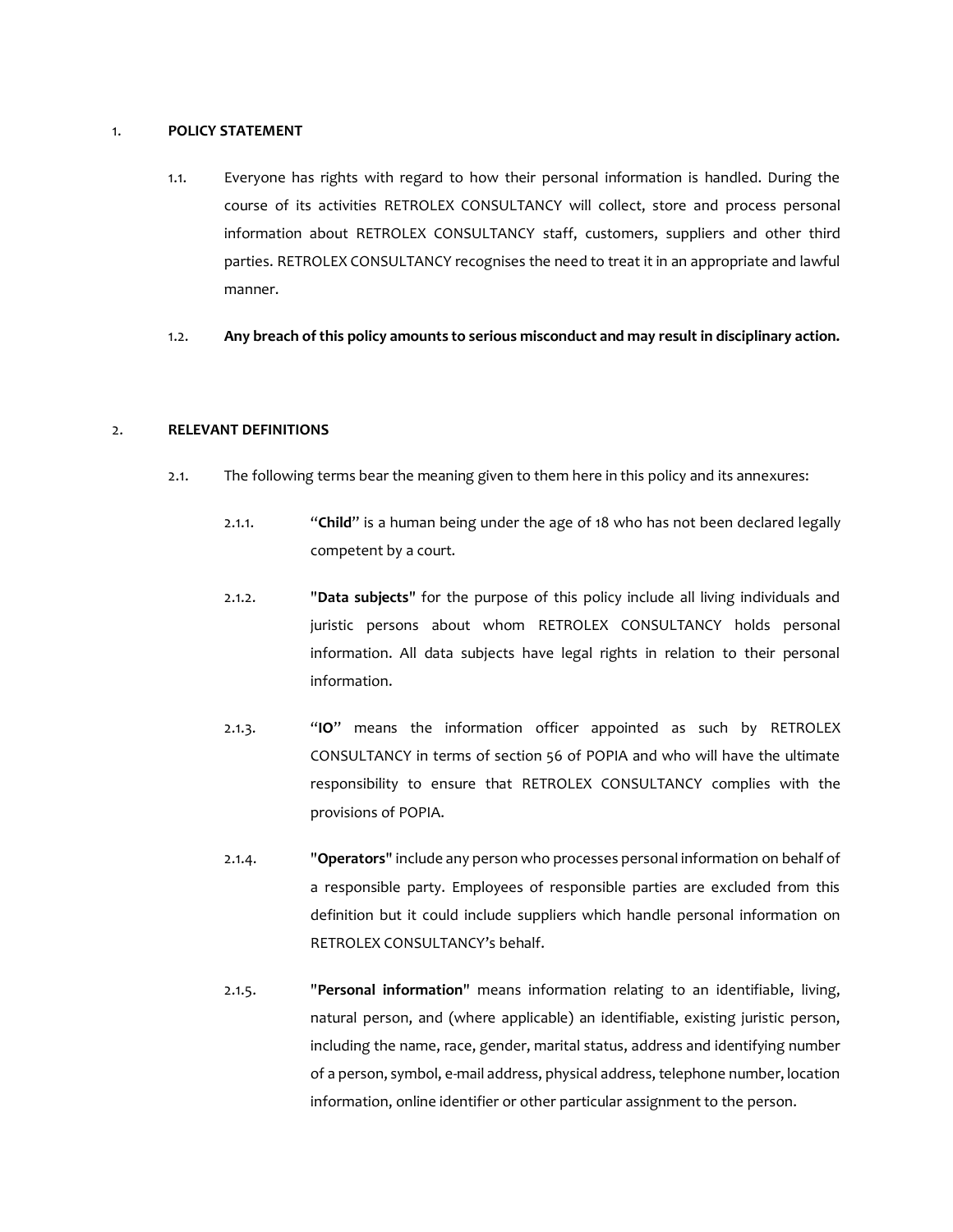- 2.1.6. "**POPIA**" means the Protection of Personal Information Act 4 of 2013.
- 2.1.7. "**Processing**" is any activity that involves use of personal information. It includes any operation or activity or any set of operations, whether or not by automatic means, concerning personal information, including -
	- 2.1.7.1. the collection, receipt, recording, organisation, collation, storage, updating or modification, retrieval, alteration, consultation or use;
	- 2.1.7.2. dissemination by means of transmission, distribution or making available in any other form; or
	- 2.1.7.3. merging, linking, as well as restriction, degradation, erasure or destruction of information.
- 2.1.8. "**Processing conditions**" are the 8 (eight) conditions for the lawful processing of personal information set out in chapter 3 of POPIA.
- 2.1.9. "**Regulator**" means the Information Regulator established in terms of section 39 of POPIA.
- 2.1.10. "**Responsible parties**" are the people who or organisations which determine the purposes for which, and the manner in which, any personal information is processed. They have a responsibility to establish practices and policies in line with POPIA. RETROLEX CONSULTANCY is the responsible party of all personal information used in its business.
- 2.1.11. "**Special personal information**" includes personal information concerning the religious or philosophical beliefs, race or ethnic origin, trade union membership, political persuasion, health or sex life or biometric information of a data subject (including images, lie detector and psychometric tests and fingerprints); or the criminal behaviour of a data subject to the extent that such information relates to the alleged commission by a data subject of any offence; or any proceedings in respect of any offence allegedly committed by a data subject or the disposal of such proceedings.
- 2.1.12. "**Users**" include employees whose work involves using personal information. Users have a duty to protect the information they handle by following RETROLEX CONSULTANCY data privacy and data protection policies at all times.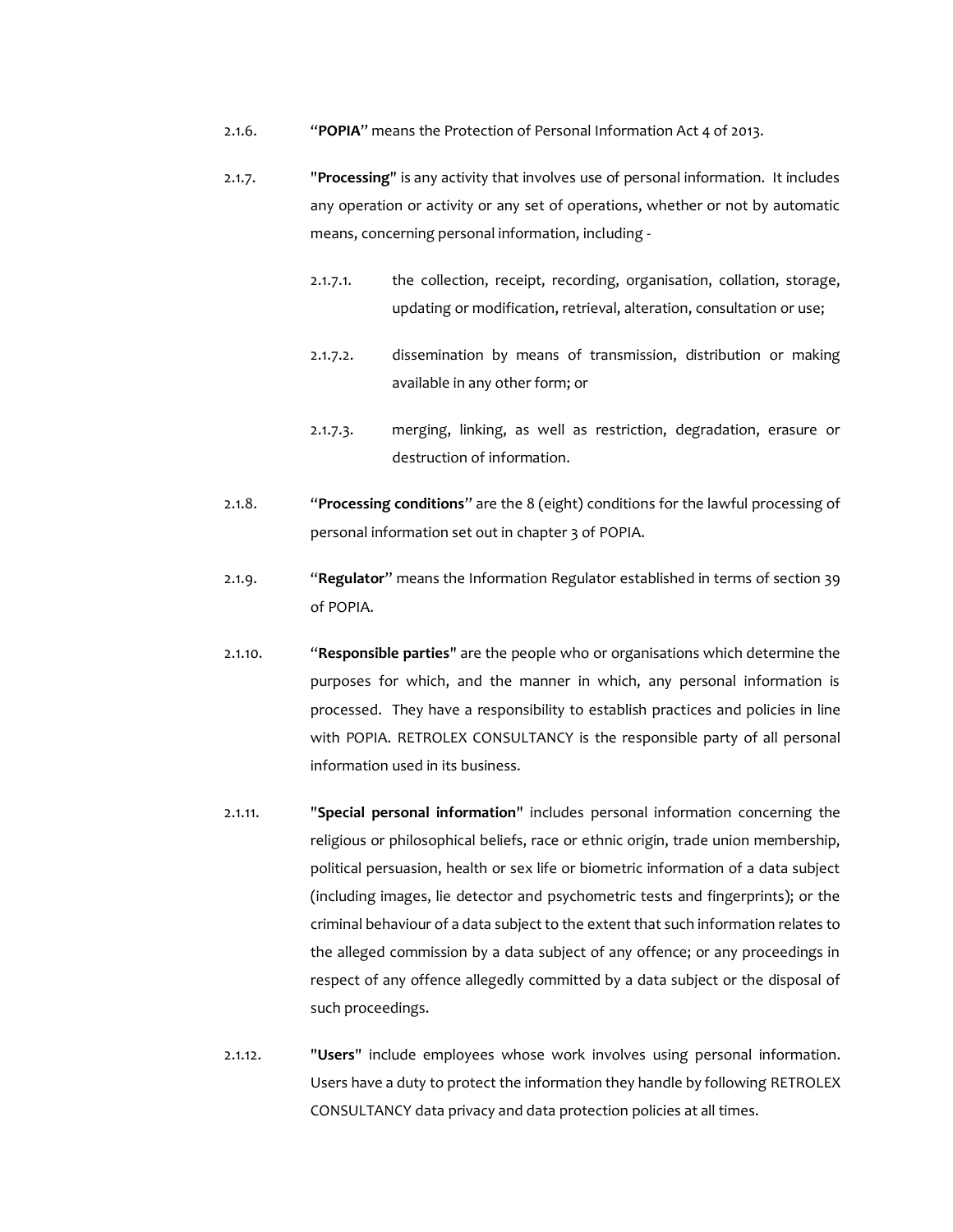#### 3. **ABOUT THIS POLICY**

- 3.1. This policy applies to all users and will come into effect when POPIA becomes fully effective.
- 3.2. The types of information that RETROLEX CONSULTANCY may be required to handle include details of current, past and prospective employees, clients, suppliers, and others RETROLEX CONSULTANCY deals with. The information, which may be held on paper or on a computer or other media, is subject to certain legal safeguards specified in POPIA and other regulations. POPIA imposes restrictions on how RETROLEX CONSULTANCY may use that information.
- 3.3. POPIA applies to the automated or non-automated processing of personal information entered into a record in any form (provided that when the recorded personal information is processed by non-automated means, it forms part of a filing system or is intended to form part thereof) by or for RETROLEX CONSULTANCY.
- 3.4. This policy sets out RETROLEX CONSULTANCY's rules on personal information protection and the legal conditions that must be satisfied in relation to the obtaining, handling, processing, storage, transportation and destruction of personal information.
- 3.5. This policy does may be amended at any time.
- 3.6. The Information Officer ("**IO**") is responsible for ensuring compliance with POPIA and with this policy. That post is held by **MOSA RAJU HOLOMO, cell number: 082 997 2487, email address: mosa@retrolex.co.za.** Any questions or concerns about the operation of this policy should be referred in the first instance to the IO.
- 3.7. If you consider that the policy has not been followed in respect of personal information about yourself or others you should raise the matter with your line manager or the IO.

## 4. **PURPOSE OF THE POLICY**

- 4.1. The purpose of the policy is to establish management direction and high-level objectives for regulating the manner in which personal information is processed and to provide for remedies in cases where personal information is not handled accordingly. Further purposes of the policy include:
	- 4.1.1. the supplementation of RETROLEX CONSULTANCY policies and to align it with South African laws;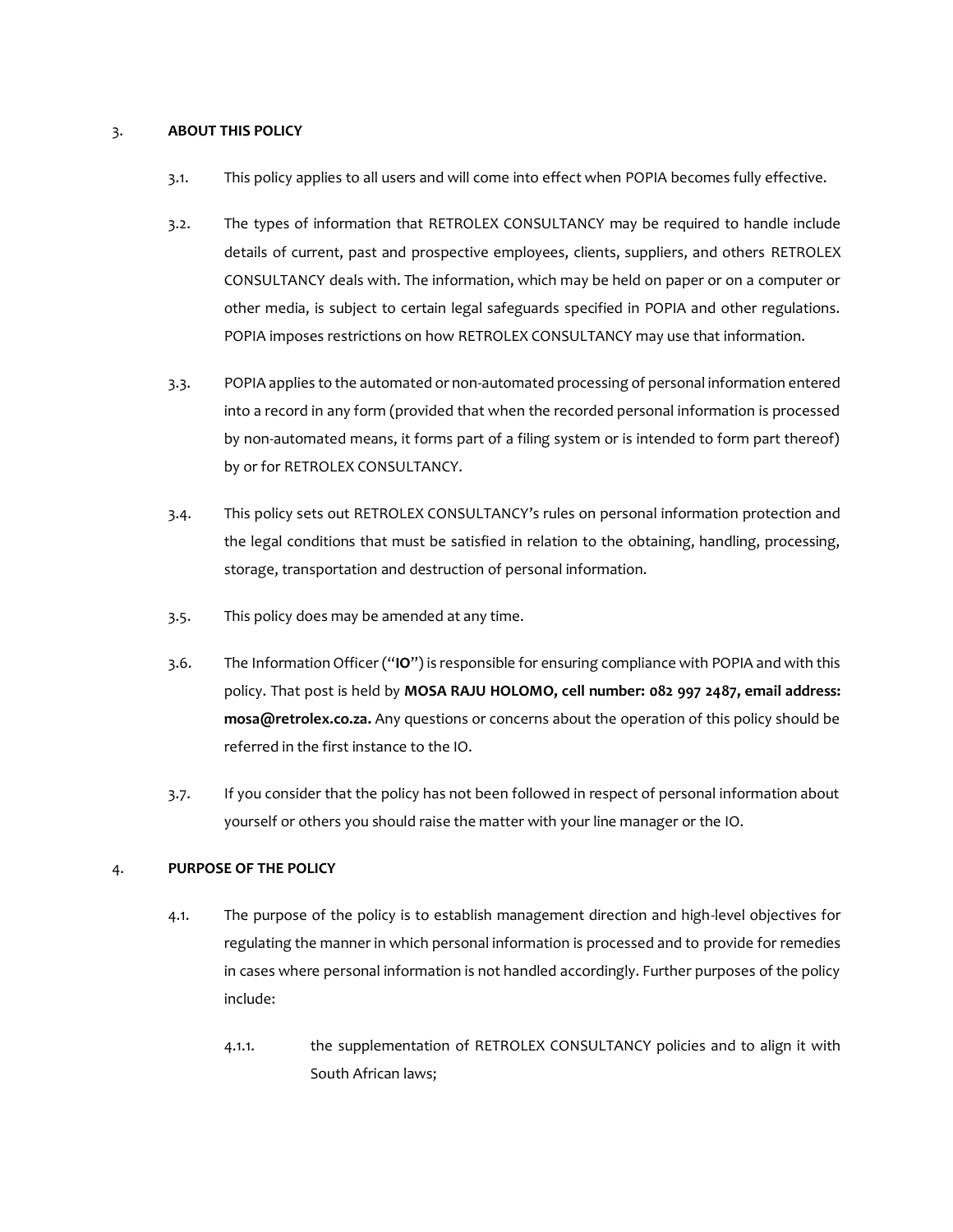- 4.1.2. compliance with the requirements of POPIA;
- 4.1.3. the identification and codification of documents and ensuring adequate protection and maintenance of accuracy of documents where required;
- 4.1.4. providing a set framework and unified policy regarding the methods and procedures for the retention and destruction of documents;
- 4.1.5. ensuring records that are no longer required or documents that are of no value are destroyed properly and in accordance with the data retention schedule; and
- 4.1.6. providing assistance to employees in understanding the requirements relating to the protection of personal information and the retention and destruction of documents.

## 5. **PROCESSING CONDITIONS**

- 5.1. Anyone processing personal information must comply with the following eight processing conditions:
	- 5.1.1. Condition 1: Accountability;
	- 5.1.2. Condition 2: Processing Limitation;
	- 5.1.3. Condition 3: Purpose Specification;
	- 5.1.4. Condition 4: Further Processing Limitation;
	- 5.1.5. Condition 5: Information Quality;
	- 5.1.6. Condition 6: Openness;
	- 5.1.7. Condition 7: Security Safeguards; and
	- 5.1.8. Condition 8: Data Subject Participation.
- 5.2. **Condition 1: Accountability**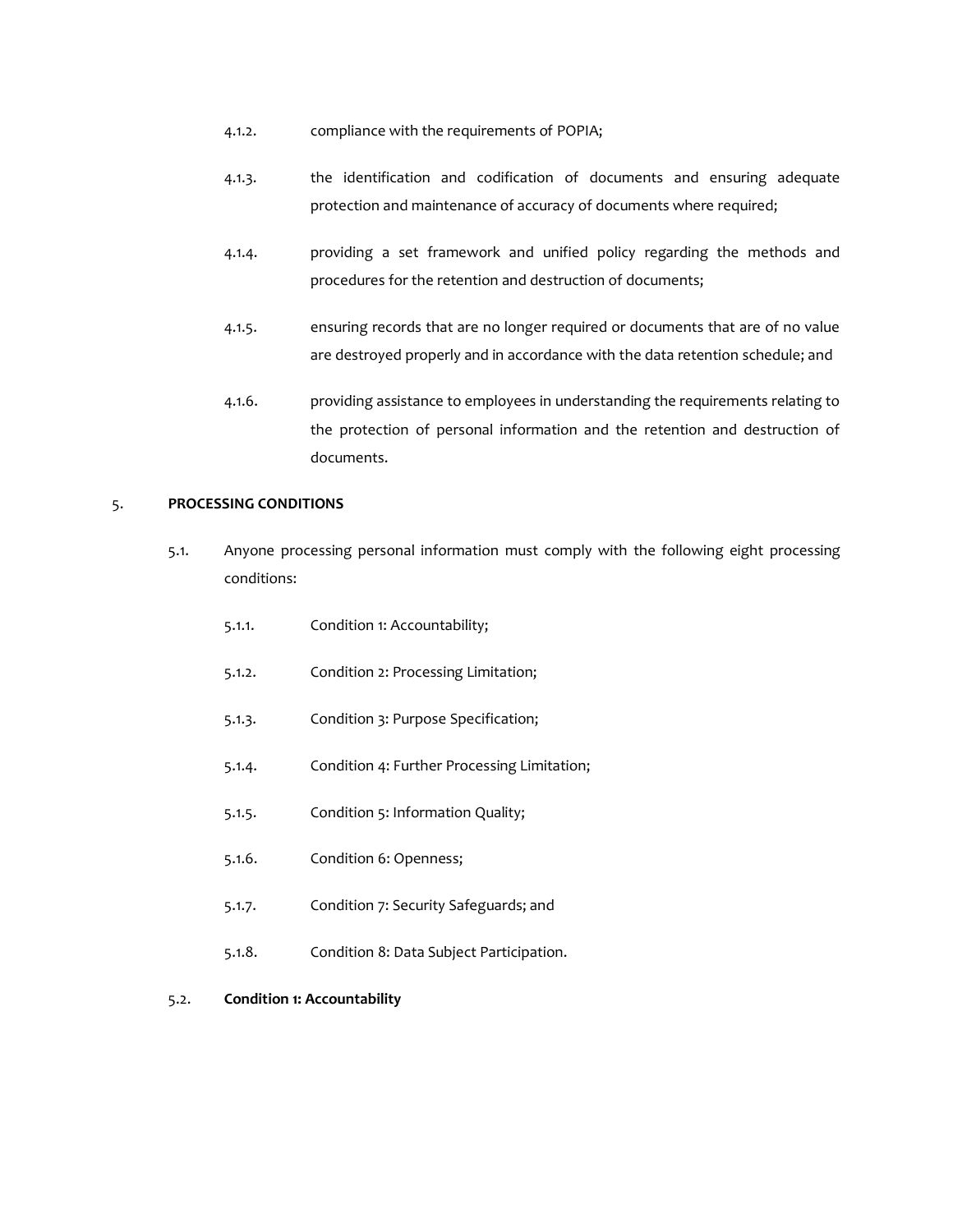- 5.2.1. RETROLEX CONSULTANCY must ensure that the processing conditions are complied with.<sup>1</sup>
- 5.2.2. RETROLEX CONSULTANCY has appointed an IO to encourage and support RETROLEX CONSULTANCY overall compliance with POPIA.
- 5.2.3. The IO is responsible for implementing personal information security measures, which will, among other things, address document retention, access to information and classification of data.
- 5.2.4. RETROLEX CONSULTANCY will furthermore designate specific individuals to monitor compliance with information security standards within each business area.
- 5.2.5. Training or awareness sessions for employees on information security will be conducted on a regular basis.

#### 5.3. **Condition 2: Processing limitation**

- 5.3.1. Personal information may only be processed lawfully and in a manner that does not infringe on the privacy of a data subject. $2$
- *5.3.2.* Personal information may only be processed if, given the purpose for which it is processed, it is adequate, relevant and not excessive. $3$
- 5.3.3. There are a number of grounds that RETROLEX CONSULTANCY may use in order to process personal information, including consent from the data subject or if it is necessary to protect the legitimate interests of RETROLEX CONSULTANCY, the data subject or a third party to do so.
- 5.3.4. It is advisable to obtain voluntary, informed and specific consent from data subjects, where possible, before collecting their personal information. This can be done by means of the data subject accepting and consenting to be bound by a privacy statement which sets out details as to how and why RETROLEX CONSULTANCY processes a data subject's personal information.

<sup>&</sup>lt;sup>1</sup> See section 6 of POPIA.

<sup>2</sup> See section 9 of POPIA

<sup>3</sup> See section 10 of POPIA.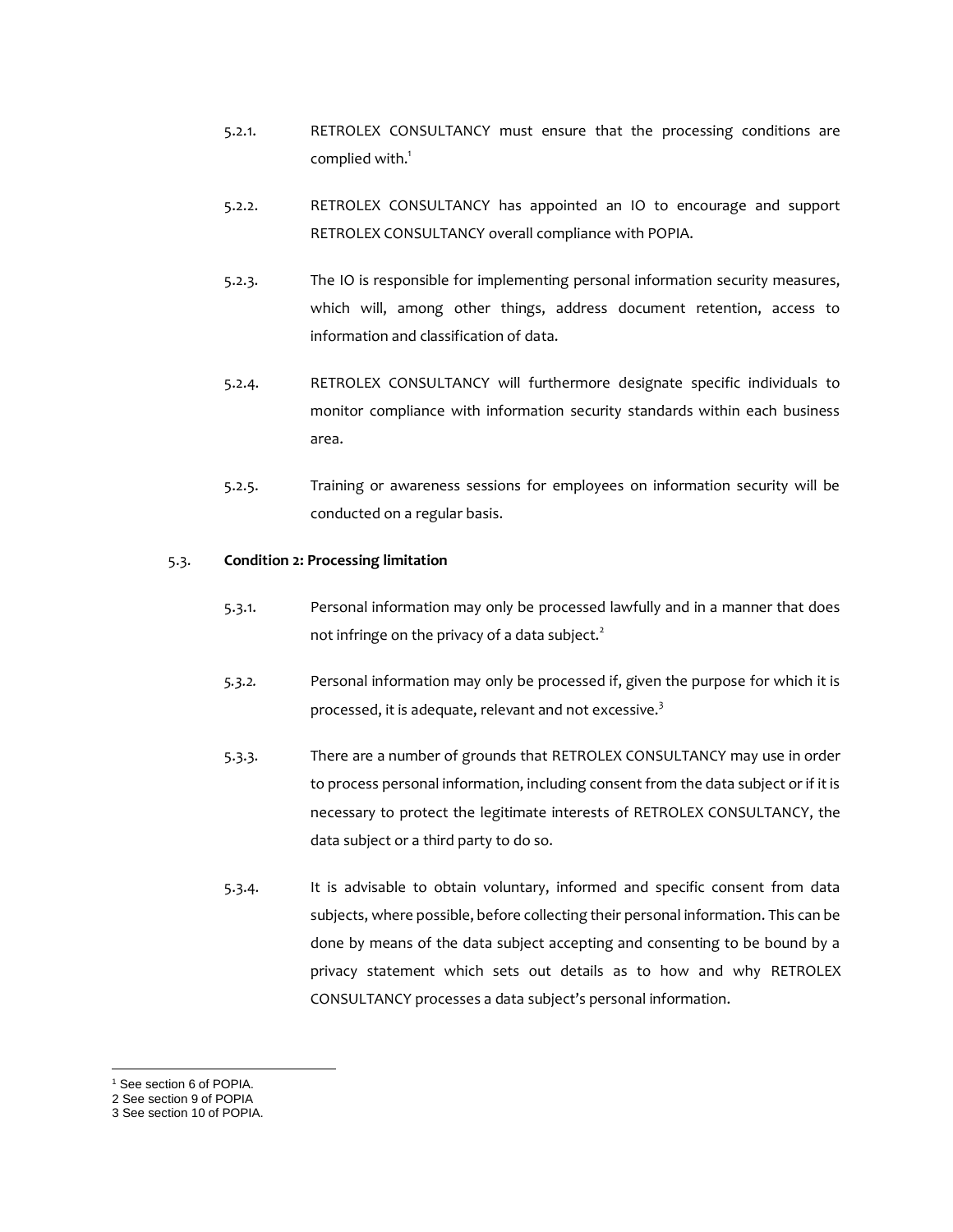- 5.3.5. A data subject may withdraw consent at any time and such withdrawal of consent should be noted. A data subject may also object at any time on reasonable grounds, to the processing of its personal information, save if other legislation provides for such processing. RETROLEX CONSULTANCY may then no longer process the personal information, unless it has another lawful justification for doing so.
- 5.3.6. Generally, personal information must be collected from the data subject directly except in certain circumstances which may include if the data subject has made personal information public or if collection from another source is necessary.<sup>4</sup>

#### 5.4. **Condition 3: Purpose specification**

- 5.4.1. Personal information may only be collected for specific, explicitly defined and lawful reasons relating to the functions or activities of RETROLEX CONSULTANCY, of which the data subject is (generally) made aware.<sup>5</sup> Data subjects can be made aware of the reasons by means of a privacy statement published on RETROLEX CONSULTANCY's website and incorporated by reference in data-subject facing documents, such as terms and conditions or onboarding forms.
- 5.4.2. Personal information will only be collected to the extent that it is required for the specific purpose and as a general rule notified to the data subject. Any personal information which is not necessary for that purpose will not be collected in the first place.
- 5.4.3. Records of personal information may only be kept for as long as necessary for achieving the purpose for which the information was collected or subsequently processed, unless<sup>:6</sup>
	- 5.4.3.1. retention of the record is required or authorised by law;
	- 5.4.3.2. the responsible party reasonably requires the record for lawful purposes related to its functions or activities;

<sup>4</sup> See section 12 of POPIA.

<sup>5</sup> See section 13 of POPIA.

<sup>&</sup>lt;sup>6</sup> See section 14 of POPIA.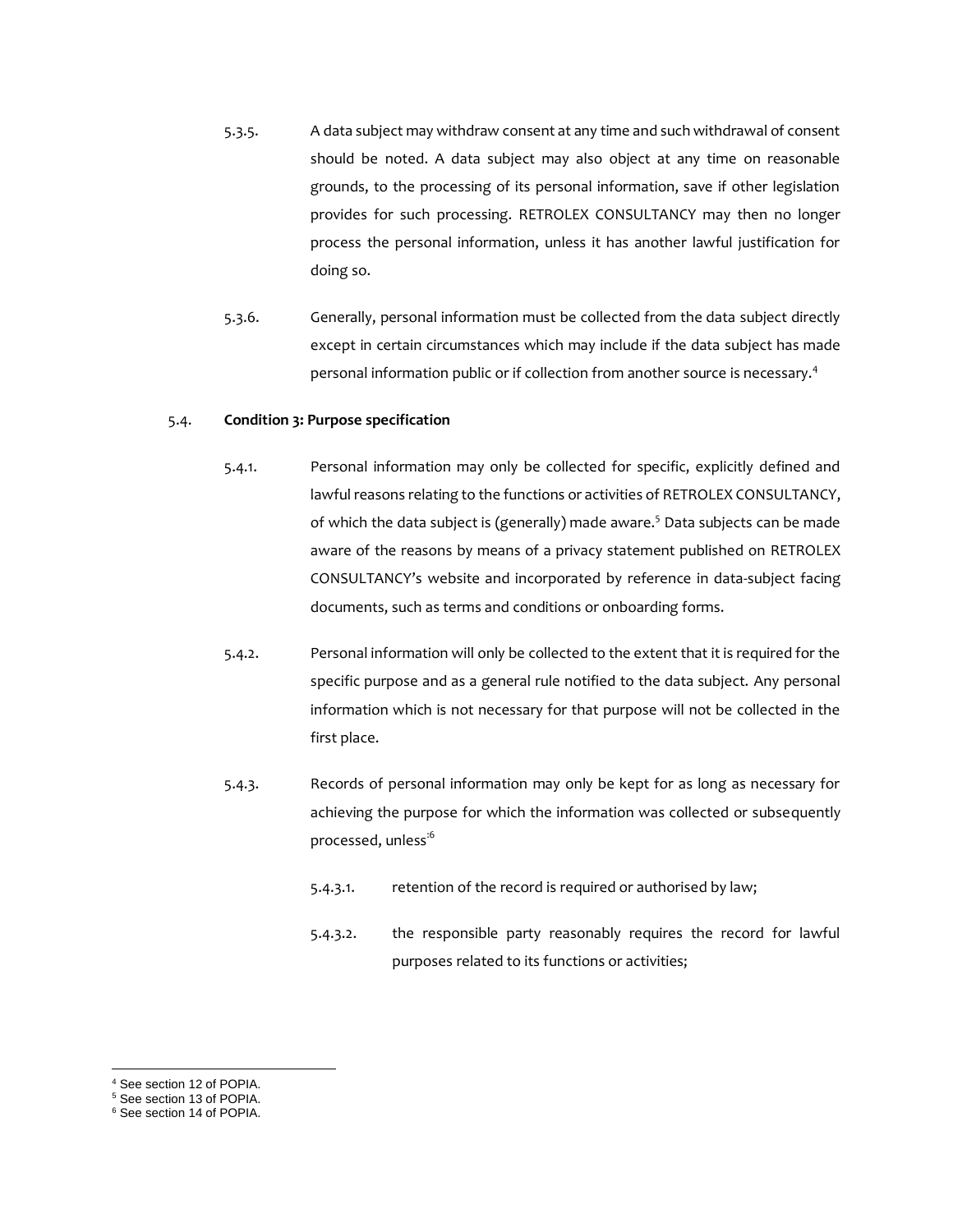- 5.4.3.3. retention of the record is required by a contract between the parties thereto; or
- 5.4.3.4. the data subject or a competent person where the data subject is a child has consented to the retention of the record.
- 5.4.4. Personal information will therefore not be kept longer than is necessary for the purpose for which it was collected. This means that personal information must be destroyed or deleted in a manner that prevents its reconstruction in an intelligible form or be de-identified as soon as reasonably practicable after RETROLEX CONSULTANCY is no longer authorised to retain the record. For guidance on how long certain personal information is likely to be kept before being destroyed, contact the IO.

## 5.5. **Condition 4: Further processing limitation**

- 5.5.1. Further processing of personal information must be compatible with purpose of collection.<sup>7</sup>
- 5.5.2. Once collected, personal information will therefore, as a general rule, only be processed for the specific purposes notified to the data subject when the personal information was first collected or for any other purposes specifically permitted by POPIA. This means that personal information will not be collected for one purpose and then used for another. If it becomes necessary to change the purpose for which the personal information is processed, the data subject will be informed of the new purpose and consent will be obtained before any processing occurs. Where this is not possible, the IO should be consulted.
- 5.5.3. Where personal information is transferred to a third party for further processing, the further processing must be compatible with the purpose for which it was initially collected, unless the data subject has consented to such further processing or it is permitted in terms of POPIA.

## 5.6. **Condition 5: Information quality**

<sup>7</sup> See section 15 of POPIA.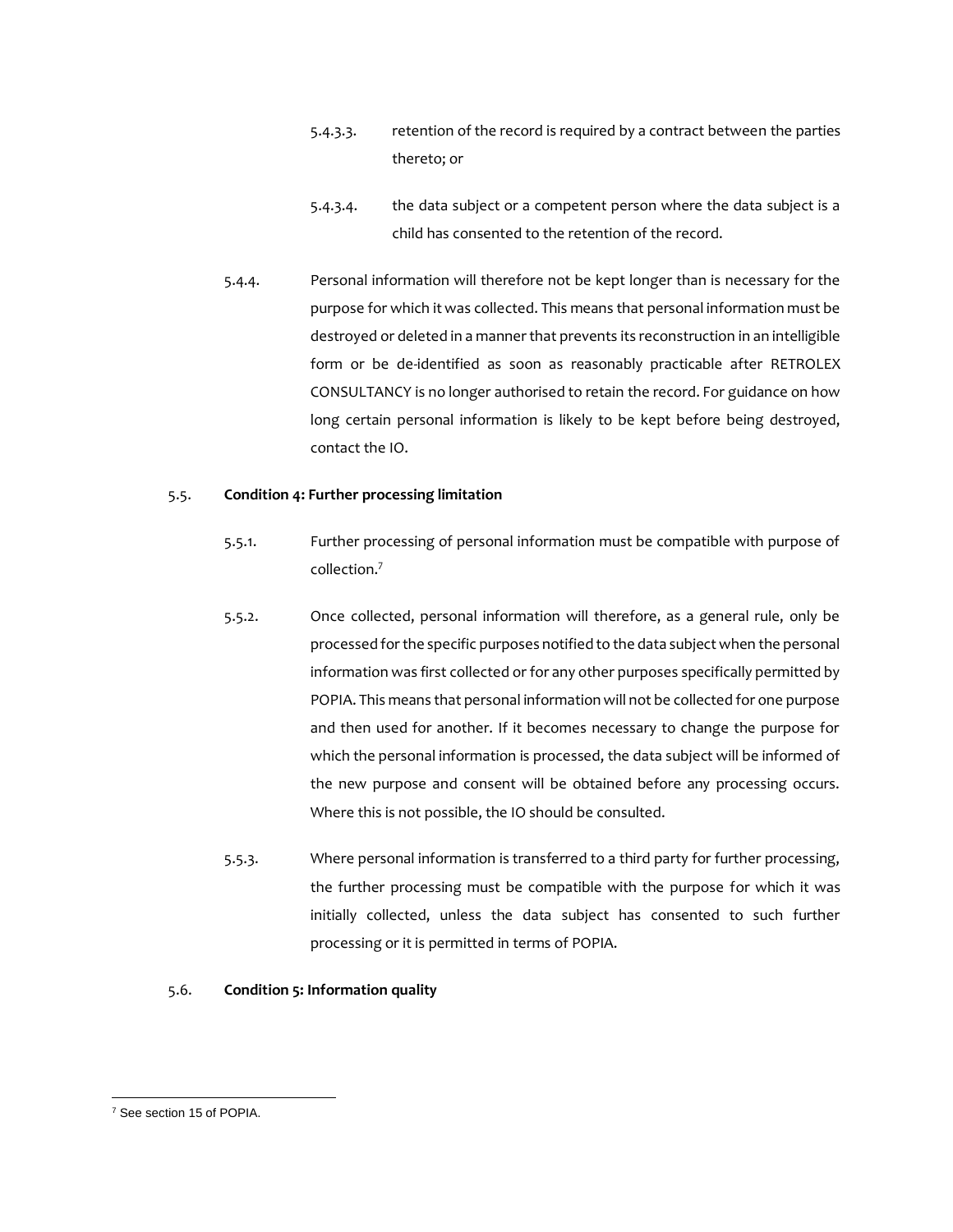- 5.6.1. RETROLEX CONSULTANCY must take reasonably practicable steps to ensure that personal information is complete, accurate, not misleading and updated where necessary in light of the purpose for which such information is collected. $8$
- 5.6.2. Information which is incorrect or misleading is not accurate and steps will therefore be taken to check the accuracy of any personal information at the point of collection and at regular intervals afterwards. Inaccurate or out-of-date information will be destroyed.
- 5.6.3. The IO will develop processes for:
	- 5.6.3.1. checking the accuracy and completeness of records containing personal information;
	- 5.6.3.2. dealing with complaints relating to the timeliness and accuracy of personal information;
	- 5.6.3.3. data subjects to periodically verify and update their personal information;
	- 5.6.3.4. making individuals aware of these processes; and
	- 5.6.3.5. monitoring and tracking updates to personal information.
- 5.6.4. The IO will furthermore put procedures in place to verify that records containing personal information remain relevant, accurate and up-to-date.

#### 5.7. **Condition 6: Openness**

- 5.7.1. RETROLEX CONSULTANCY must take reasonably practicable steps to ensure that the data subject is aware of<sup>9</sup>:
	- 5.7.1.1. the information being collected and where the information is not collected from the data subject, the source from which it is collected;
	- 5.7.1.2. the names and addresses of RETROLEX CONSULTANCY;

<sup>8</sup> See section 16 of POPIA.

<sup>9</sup> See section 18 of POPIA.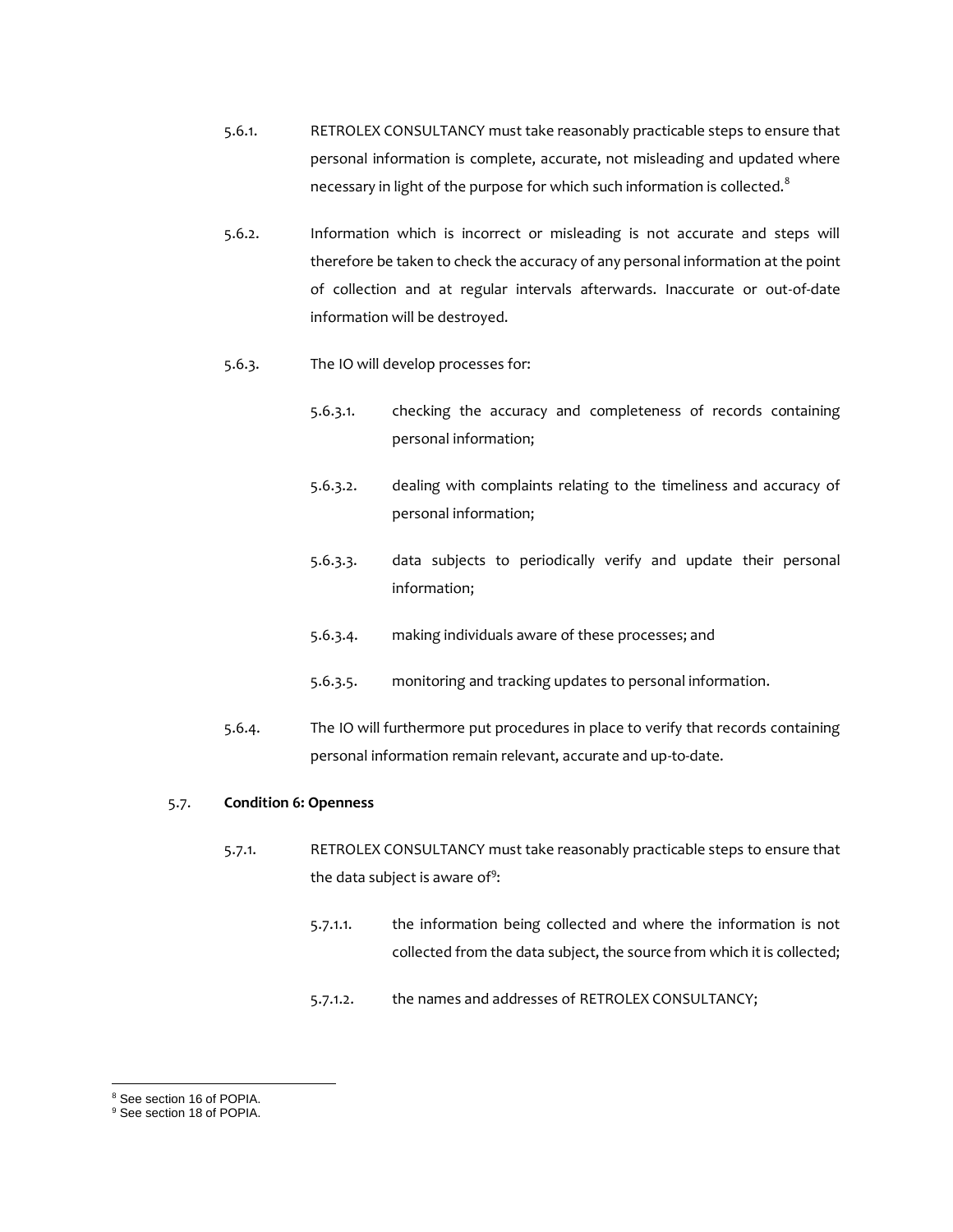- 5.7.1.3. the purpose for which the information is being collected;
- 5.7.1.4. whether or not the supply of the information by that data subject is voluntary or mandatory;
- 5.7.1.5. the consequences of failure to provide the information;
- 5.7.1.6. any particular law authorising or requiring the collection of the information;
- 5.7.1.7. where applicable, the fact that the responsible party intends to transfer the information to a country or international organisation and the level of protection afforded to the information by that country or international organisation;
- 5.7.1.8. any further information such as the recipient or category of recipients of the information, the nature or category of the information and the existence of the right of access to and the right to rectify the information collected;
- 5.7.1.9. the existence of the right to object to the processing of personal information; and
- 5.7.1.10. the right to lodge a complaint to the Regulator and the contact details of the Regulator.
- 5.7.2. The above can be set out in a privacy statement which is made available on RETROLEX CONSULTANCY's website.
- 5.7.3. By law all organisations in South Africa are required to have a PAIA<sup>10</sup> manual which will outlines to the public:
	- 5.7.3.1. categories of personal information collected by RETROLEX CONSULTANCY;
	- 5.7.3.2. purpose of processing personal information RETROLEX CONSULTANCY;

<sup>10</sup> Promotion of Access to Information Act, 2000.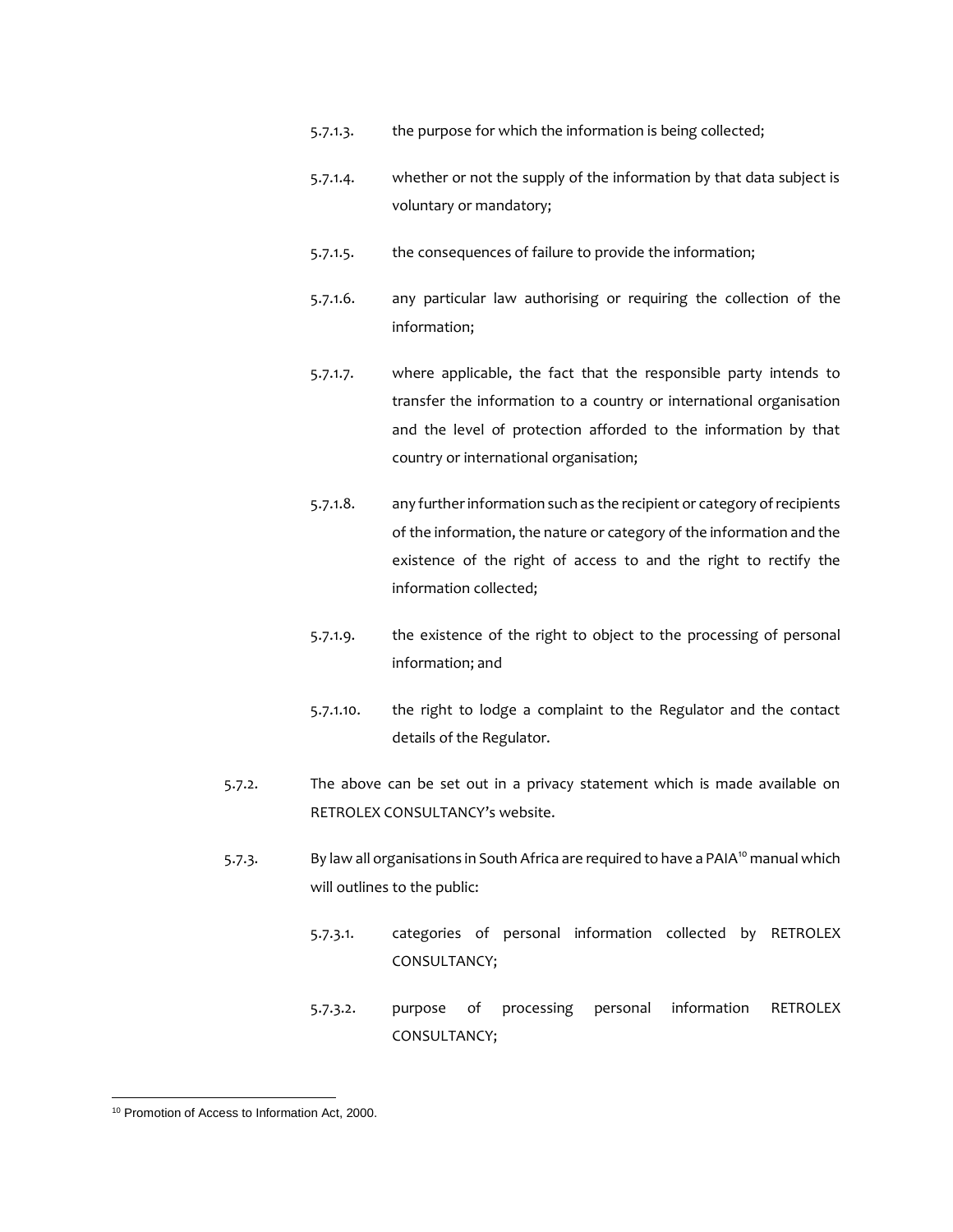- 5.7.3.3. description of the categories of data subjects and of the information or categories of information relating thereto;
- 5.7.3.4. the recipients or categories of recipients to whom the personal information may be supplied;
- 5.7.3.5. planned transborder flows of personal information; and
- 5.7.3.6. a general description of information security measures to be implemented by RETROLEX CONSULTANCY.

## 5.8. **Condition 7: Security safeguards**

- 5.8.1. RETROLEX CONSULTANCY will keep all personal information secure against the risk of loss, unauthorised access, interference, modification, destruction or disclosure and conduct regular risk assessments to identify and manage all reasonably foreseeable internal and external risks to personal information under its control.
- 5.8.2. RETROLEX CONSULTANCY will secure the integrity of the personal information under RETROLEX CONSULTANCY control.
- *5.8.3.* In order to protect personal information RETROLEX CONSULTANCY has implemented the Worldwide Policies on Information Asset Protection.

# *5.8.4.*

# *Duty in Respect of Operators*

- 5.8.5. Operators (i.e. third parties which may process personal information on behalf of RETROLEX CONSULTANCY) include call centres, outsourced payroll administrators, marketing database companies, recruitment agencies, psychometric assessment centres, document management warehouses, external consultants and software providers.
- 5.8.6. RETROLEX CONSULTANCY will implement the following key obligations in respect of operators: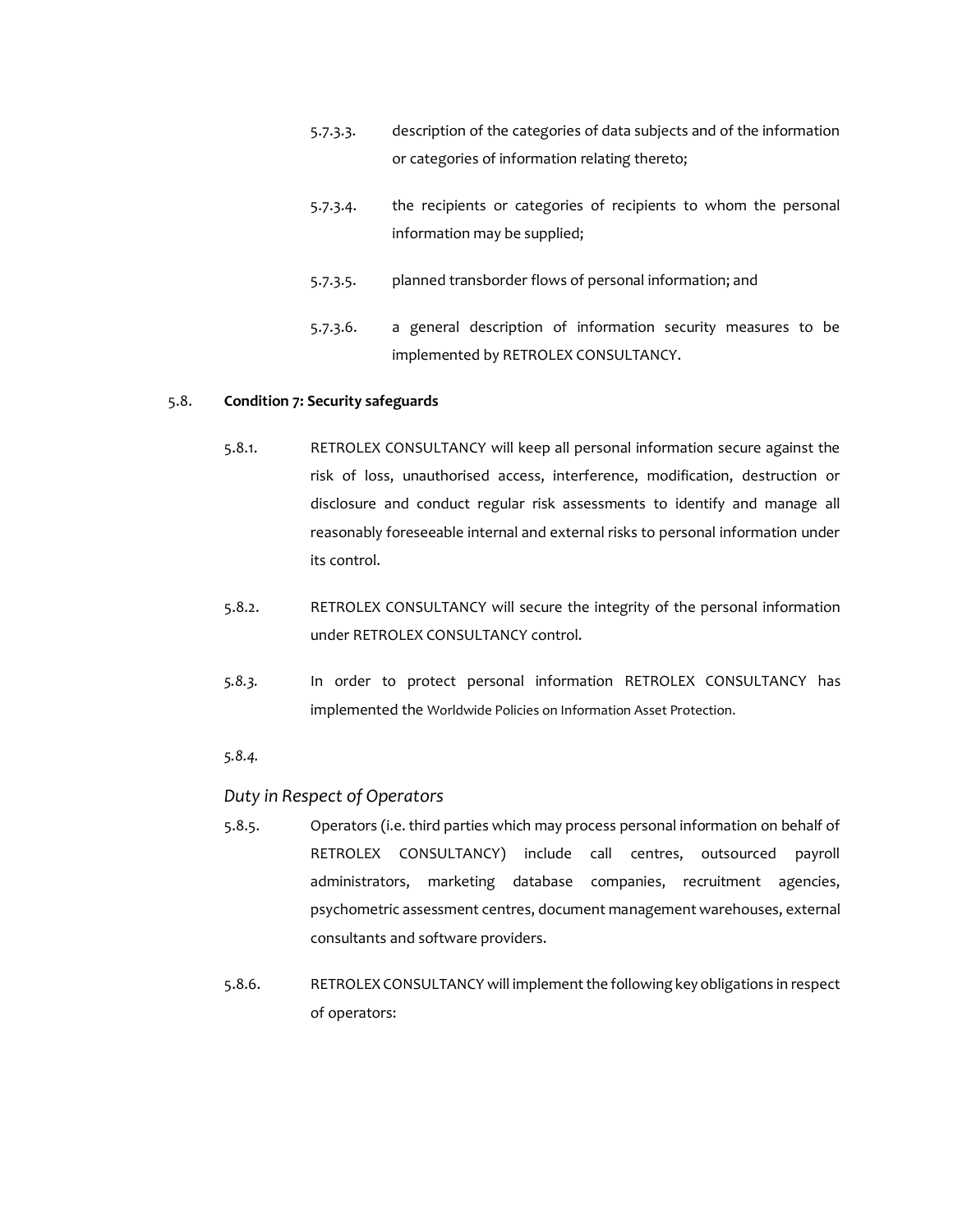- 5.8.6.1. The operator may not process personal information on behalf of RETROLEX CONSULTANCY without the knowledge and authorisation of RETROLEX CONSULTANCY;
- 5.8.6.2. RETROLEX CONSULTANCY will ensure that the operator implements the security measures required in terms of Condition 7: Security Safeguards;
- 5.8.6.3. There will be a written contract in place between RETROLEX CONSULTANCY and the operator which requires the operator to maintain the confidentiality and integrity of personal information processed on behalf of RETROLEX CONSULTANCY; and
- 5.8.6.4. If the third party is located outside of South Africa, RETROLEX CONSULTANCY will comply with the requirements in POPIA in respect of transborder transfers of personal information.

# *Duties in Respect of Security Compromises*

- 5.8.7. In the event that personal information has been compromised, or if there is a reasonable belief that a compromise has occurred, RETROLEX CONSULTANCY (or an operator processing personal information on its behalf) will notify the Information Regulator and the relevant data subjects (if their contact details are available).
- 5.8.8. RETROLEX CONSULTANCY's Security Compromises Policy deals with the steps to be followed if a security compromise occurs.

## 5.8.9.

5.9. Condition 8: Data subject participation

# *Request for Information*

5.10. RETROLEX CONSULTANCY recognises that a data subject has the right to request RETROLEX CONSULTANCY to confirm, free of charge, whether or not it holds personal information about the data subject and request RETROLEX CONSULTANCY to provide a record or a description of the personal information held, including information about the identity of all third parties, or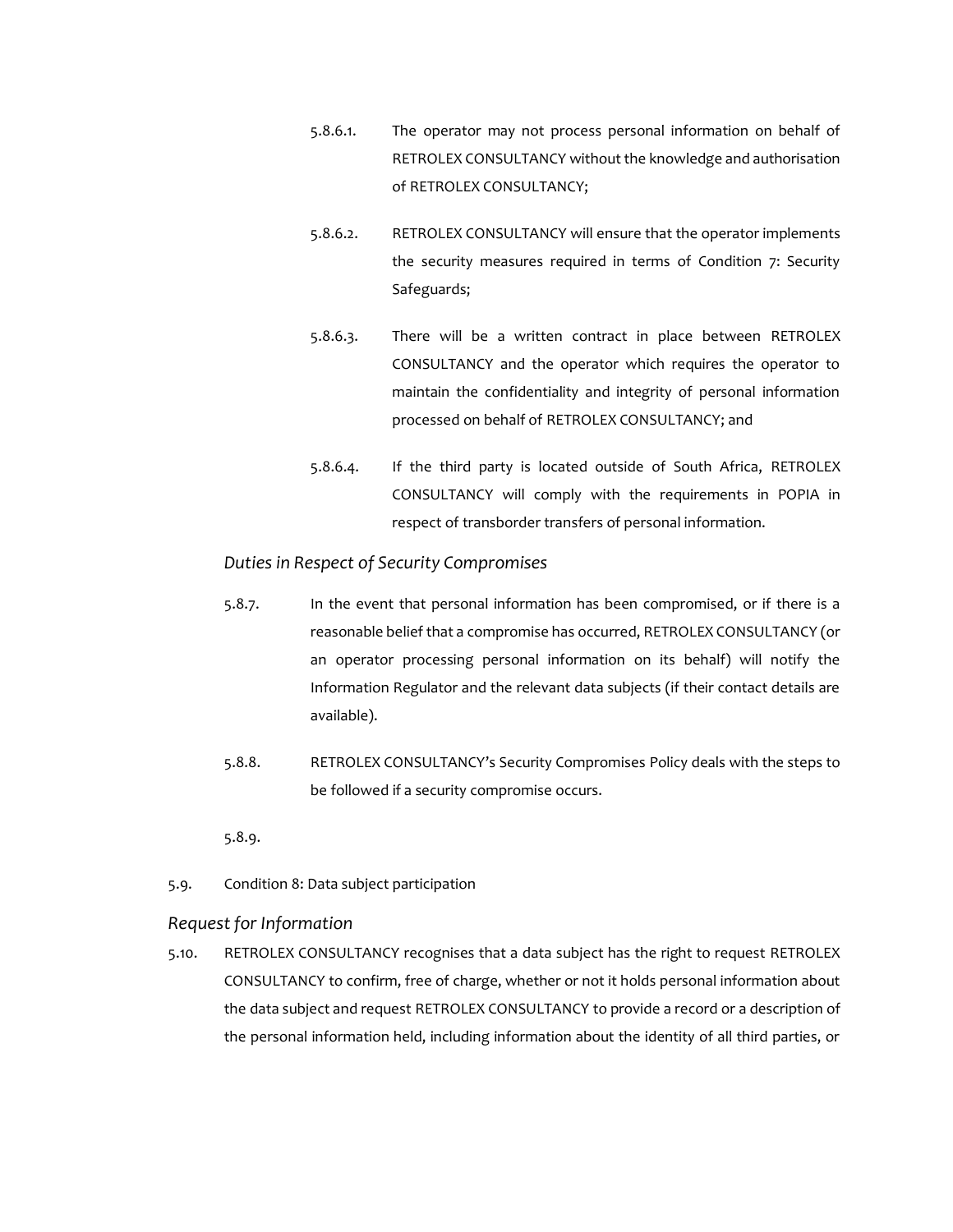categories of third parties, who have, or have had, access to the information at a prescribed  $fee.$ <sup>11</sup>

*5.11.* All users will comply with RETROLEX CONSULTANCY's Subject Access Request Policy and PAIA manual in respect of any access to personal information requests by data subjects.

*5.12.*

# *Request to Correct or Delete*

- 5.13. The data subject may request the IO to:
	- 5.13.1. correct or delete personal information relating to the data subject in its possession or under its control that is inaccurate, irrelevant, excessive, misleading or obtained unlawfully; or
	- 5.13.2. destroy or delete a record of personal information about the data subject that RETROLEX CONSULTANCY is no longer authorised to retain.
- 5.14. There are prescribed forms to be completed by the data subject to exercise these rights and they are included in RETROLEX CONSULTANCY's PAIA manual.
- 5.15. RETROLEX CONSULTANCY will provide credible proof to the individual of the action that has been taken in response to the request.
- 5.16. If any changes to the personal information will have an impact on any decisions to be made about the individual, RETROLEX CONSULTANCY will inform all third parties to whom the information has been disclosed, including any credit bureaus, of such changes.

## 6. **SPECIAL PERSONAL INFORMATION AND INFORMATION OF CHILDREN**

- 6.1. RETROLEX CONSULTANCY must be extra careful if it processes special personal information or information of children. As a general rule consent is required (and consent in respect of a child must be obtained from the parent or guardian) if there is no law in place that obliged RETROLEX CONSULTANCY to process such information, such as the Employment Equity Act, 1998.
- 6.2. Examples of when special personal information of users is likely to be processed are set out below:

<sup>&</sup>lt;sup>11</sup> See section 23 of POPI.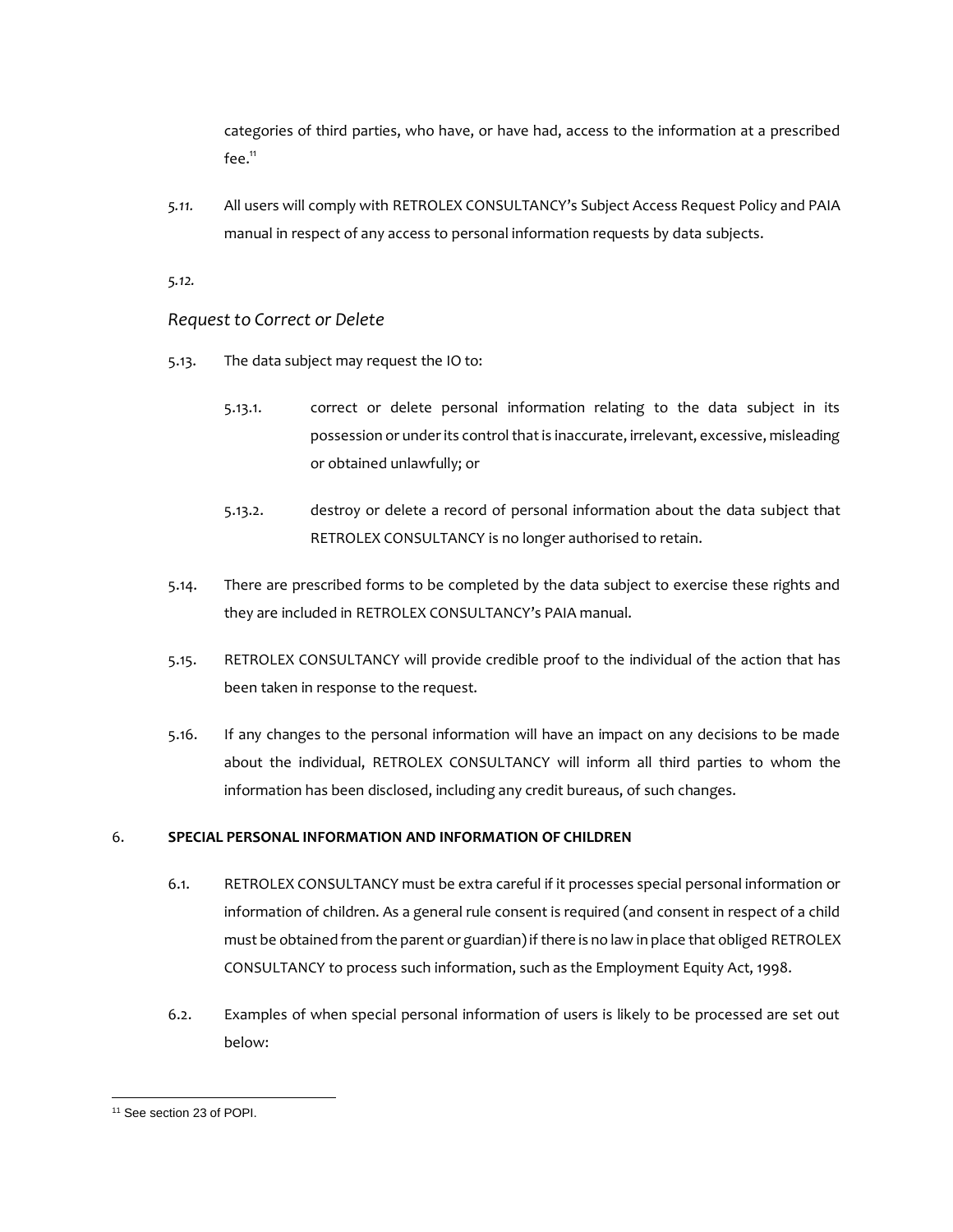- 6.2.1. information about an employee's physical or mental health or condition in order to monitor sick leave and take decisions as to the employee's fitness for work;
- 6.2.2. the employee's racial or ethnic origin or religious or similar information in order to monitor compliance with employment equity legislation;
- 6.2.3. the use of CCTV camera footage;
- 6.2.4. internal forensic investigations; and
- 6.2.5. in order to comply with legal requirements and obligations to third parties.

## 7. **PRE-AUTHORISATION**

- 7.1. RETROLEX CONSULTANCY must obtain prior authorisation from the Regulator on a <u>once-off</u>  $\underline{\text{basis}}$  prior to any processing if it plans to $^{\text{12}}$  -
	- 7.1.1. process any unique identifiers (defined as "any identifier that is assigned to a data subject and is used by a responsible party for the purposes of the operations of that responsible party and that uniquely identifies that data subject in relation to that responsible party") of data subjects –
		- 7.1.1.1.  $\qquad$  for a purpose other than the 1 (one) for which the identifier was specifically intended at collection; and
		- 7.1.1.2. with the aim of linking the information together with information processed by other responsible parties;
	- 7.1.2. process information on criminal behaviour or on unlawful or objectionable conduct on behalf of third parties;
	- 7.1.3. process information for the purposes of credit reporting (such as a credit bureau); or
	- 7.1.4. transfer special personal information or the personal information of children under 18 (eighteen), to a third party in a foreign country that does not provide an adequate level of protection for the processing of personal information.

<sup>&</sup>lt;sup>12</sup> See sections 57 and 58 of POPIA.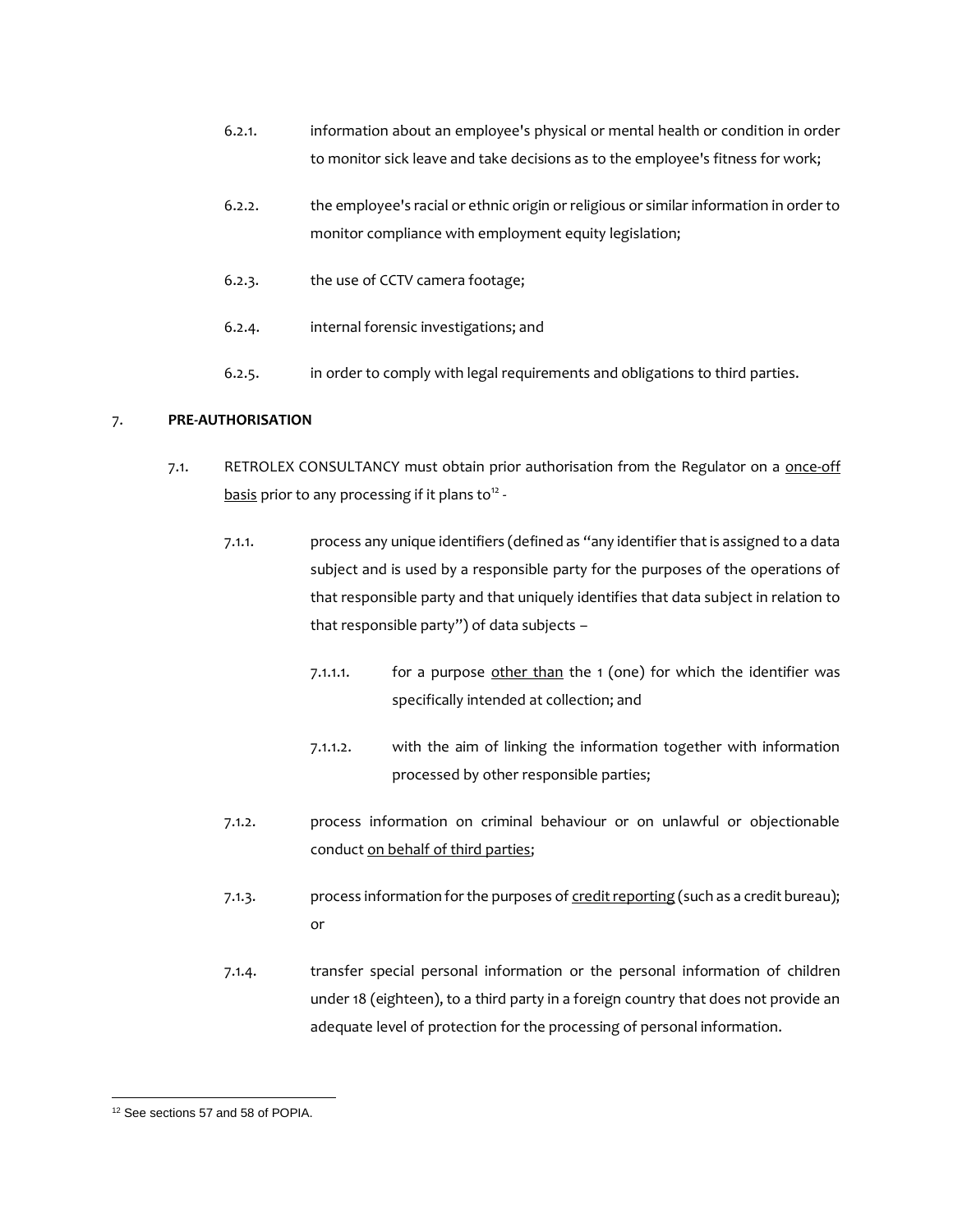7.2. The procedures to apply for such prior authorisation are set out at [https://www.justice.gov.za/inforeg/docs/InfoRegSA-Invite-PriorAuthorisation-20210311.pdf.](https://www.justice.gov.za/inforeg/docs/InfoRegSA-Invite-PriorAuthorisation-20210311.pdf)

## 8. **FAIR AND LAWFUL PROCESSING**

- 8.1. POPIA is intended not to prevent the processing of personal information, but to ensure that it is done fairly and without adversely affecting the rights of the data subject.
- 8.2. For personal information to be processed lawfully, certain requirements have to be met. These may include, among other things, requirements that the data subject has consented to the processing, or that the processing is necessary for the legitimate interest of the responsible party or the party to whom the personal information is disclosed. In most cases when special personal information is being processed, the data subject's explicit consent to the processing of such information will be required.
- 8.3. Personal information about users may be processed for legal, personnel, administrative and management purposes and to enable the responsible party (i.e. RETROLEX CONSULTANCY) to meet its legal obligations as an employer, for example to pay users, monitor their performance and to confer benefits in connection with their employment.
- 8.4. Personal information about customers, suppliers and other third parties may be processed for the purposes set out in RETROLEX CONSULTANCY's PAIA manual [and privacy statement].

## 9. **TRANSBORDER TRANSFERS OF PERSONAL INFORMATION**

- 9.1. RETROLEX CONSULTANCY may not transfer personal information about a data subject to a third party who is in a foreign country unless: $13$ 
	- 9.1.1. the third party who is the recipient of the information is subject to a **l**aw, binding corporate rules or binding agreement which provides an adequate level of protection that:
		- 9.1.1.1. effectively upholds principles for reasonable processing of the information that are substantially similar to Processing Conditions; and

<sup>13</sup> See section 72 of POPIA.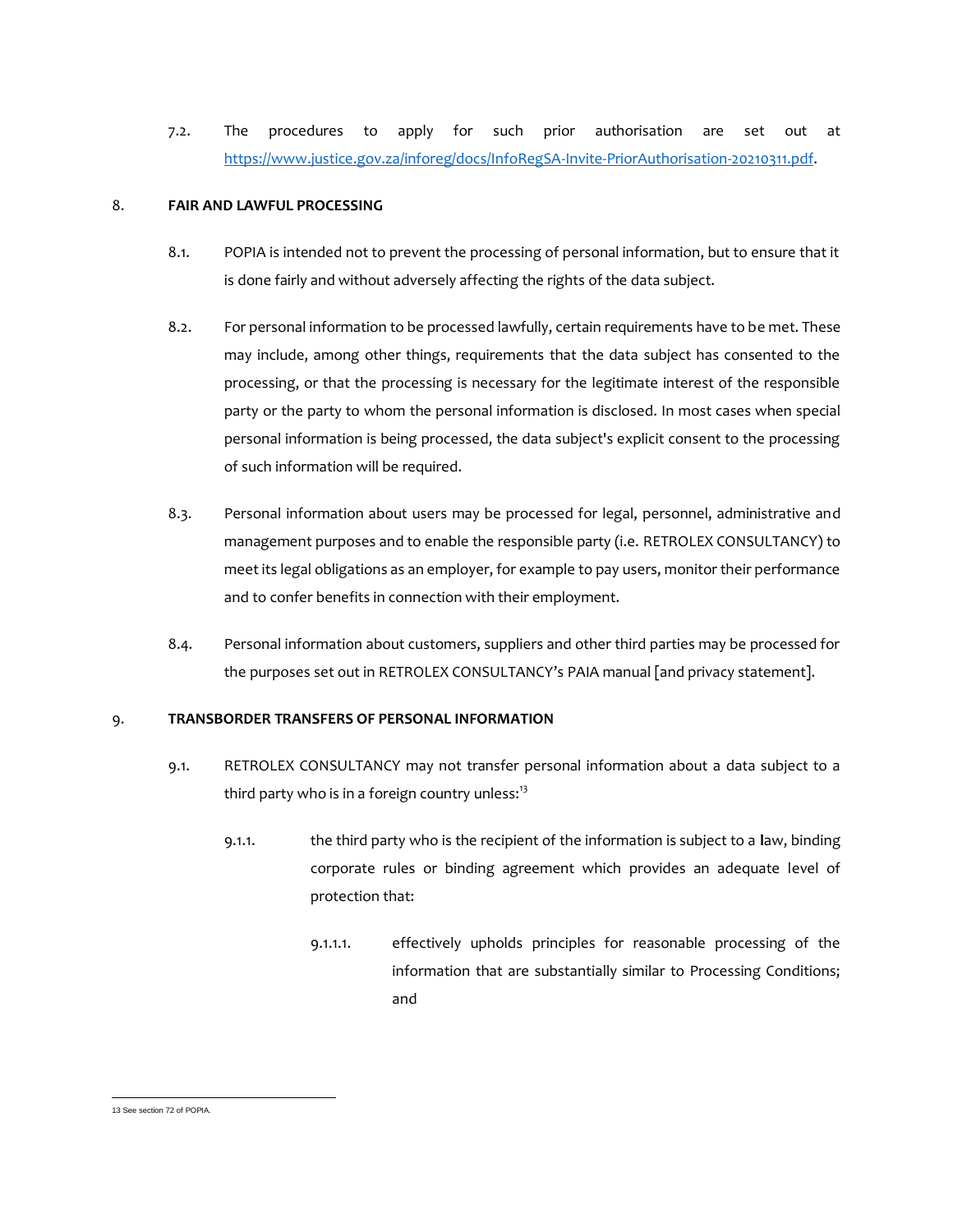- 9.1.1.2. includes provisions, that are substantially similar to those of POPIA, relating to the further transfer of personal information from the recipient to third parties who are in a foreign country;
- 9.1.2. the data subject consents to the transfer;
- 9.1.3. the transfer is necessary for the performance of a contract between the data subject and the responsible party, or for the implementation of pre-contractual measures taken in response to the data subject's request;
- 9.1.4. the transfer is necessary for the conclusion or performance of a contract concluded in the interest of the data subject between the responsible party and a third party; or
- 9.1.5. the transfer is for the benefit of the data subject, and -
	- 9.1.5.1. it is not reasonably practicable to obtain the consent of the data subject to that transfer; and
	- 9.1.5.2. if it were reasonably practicable to obtain such consent, the data subject would be likely to give it.

#### 10. **DIRECT MARKETING**

- 10.1. At the outset it should be noted that POPIA draws a distinction between direct marketing by means of unsolicited electronic communications and direct marketing in person or by mail or telephone. Several provisions in POPIA draw a distinction between these two types of marketing.
- 10.2. ''Direct marketing'', as defined in POPIA, means to approach a data subject, either in person or by mail or electronic communication, for the direct or indirect purpose of:
	- 10.2.1. promoting or offering to supply, in the ordinary course of business, any goods or services to the data subject; or
	- 10.2.2. requesting the data subject to make a donation of any kind for any reason.
- 10.3. "Electronic communication", in turn, is defined as "[a]ny text, voice, sound or image message sent over an electronic communications network which is stored in the network or in the recipient's terminal equipment until it is collected by the recipient" (our emphasis).